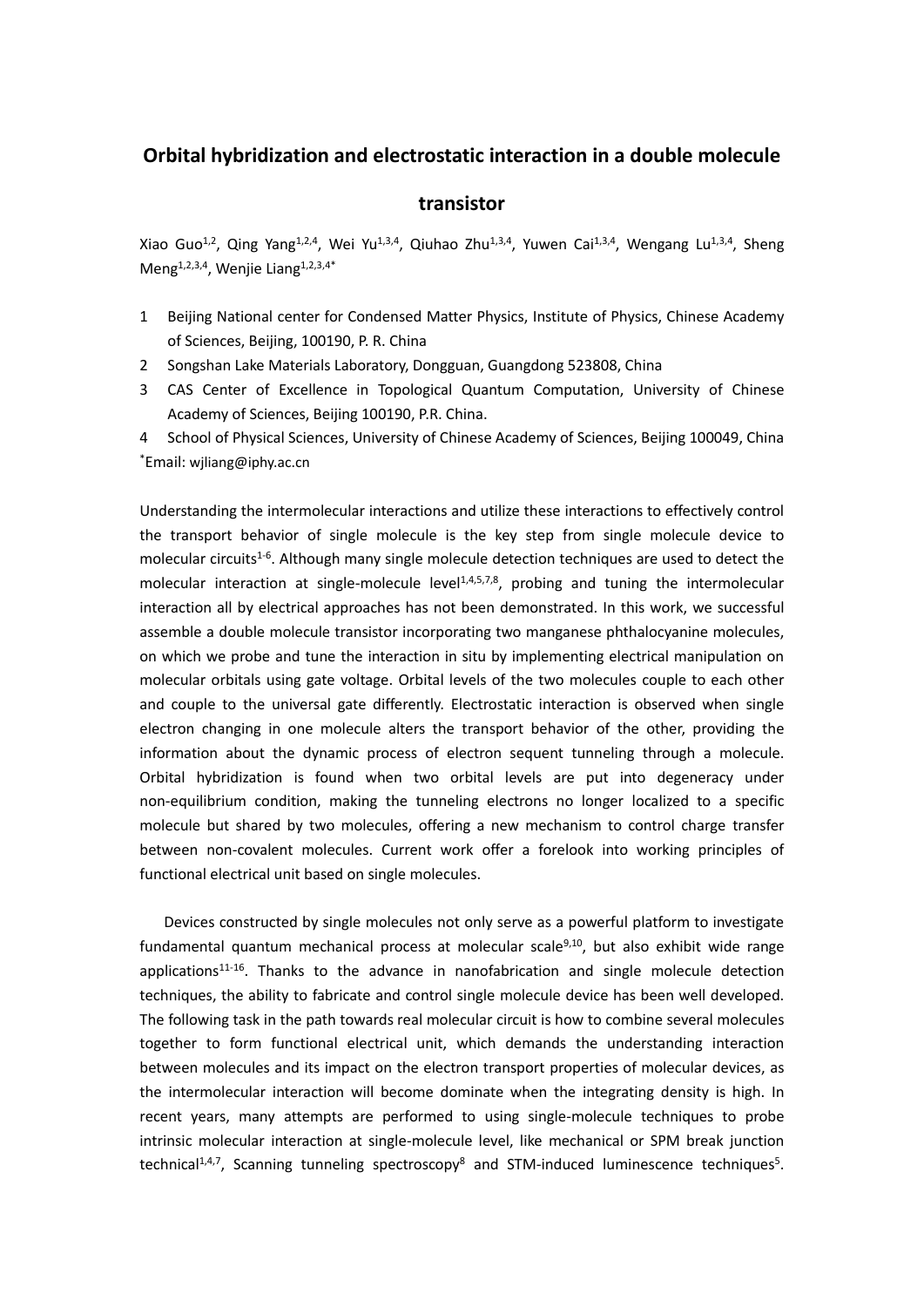Among these studies, the intermolecular interaction can only be tuned by conformation modification induced by mechanical movement or assembling new parts into molecules<sup>6,7</sup>. On the demanding of molecular electrical circuits, effectively tuning the interaction in situ by manipulating molecular orbitals using electrical voltage, like what is commonly done in artificial molecule or quantum dots devices $17-22$ , has not been reported in real molecular devices before.

Here we assemble two individual manganese phthalocyanine (MnPc) molecules into a double molecule transistor device and probe the intermolecular interaction between the two molecules by electron transport measurement, with gate voltage used to tune the orbitals of each molecule. The whole device (Figure 1(a)) was fabricated by electromigration technique<sup>10,23</sup> and all the measurements were performed at 280mK in a  ${}^{3}$ He refrigerator (details in supplementary material).

Figure  $1(b)$  presents the differential conductance  $\frac{dI}{dv}$  map as a function of both the bias voltage  $V_{sd}$  and gate voltage  $V_g$  for a representative double-molecule device. Typical coulomb blockade behavior is observed. The conductance peaks in Figure 1(b) forms two sets of coulomb diamond patterns, revealing that two individual molecules (labeled as 1 and 2) are involved in the electron transport process. The charge degeneracy points and conductance lines' slopes of two molecules are different, indicating the different local configurations of the two molecules between source and drain electrodes.

Figure 2(a) shows the detail transport map for the overlay region of two set coulomb diamond patterns(dash rectangle region in Figure 1(b)). If there is no interaction between two molecules, the transport characteristics of a double-molecule transistor would be only the combination of two individual molecules and the corresponding coulomb patterns simply overlap with each other. In Figure 2(a), however, when peak  $A_1$ (the negative slope line of molecule 2) extends into the sequential electron tunneling (SET) region of molecule 1, its strength decrease (become  $A_2$ ) and another conductance peak $(A_3)$  appears parallelly with a bias difference  $\Delta V_2$ (0.74mV). For the line B<sub>1</sub>(the positive slope peak of molecule 1), only an energy shift (B<sub>2</sub>)is observed when it goes into the SET region of molecule 2.

These phenomena can be explained by the electrostatic interaction between two molecules, through which the potential of one molecule can be affected by the charge state of the other one. The energy diagrams of each area in Figure 2(a) are shown in Figure 2(d). When a molecule is charged by one more electron, the level of another molecule would shift a certain mount (from solid line to dash line in Figure2(d))due to the potential change. In the SET regions of molecule1, like region II, single electron tunnel into and out of molecule 1 sequentially, making it switch between two adjacent charge states. When the level of molecule 1 is occupied by the tunneling electron(left panel of II in Figure 2(d)), the level of molecule 2 shifts from the solid line to the dash line, which corresponds to peak  $A_2$  in Figure 2(a). When the tunneling electron leave molecule1(right panel of II in Figure 2(d)), the level of molecule 2 goes back the solid and peak  $A_3$ appears in Figure 2(a). If the level of molecule 1 is always occupied by the electron, like region I in Figure 2(a)and (d), the level is shifted all the time and only one peak  $A_1$  appears. The electrostatic interaction is mutual, so the dual state of molecule 1 should also be expected when single electron tunnel through molecule2. While in the SET region of molecule2, I and II, for the reduced tunneling rate of molecule 2 towards the source electrode, the process of electron tunneling in is much faster than tunneling out, making molecule 2 is occupied by the electron all the time. So only a shift peak  $B_2$  is observed.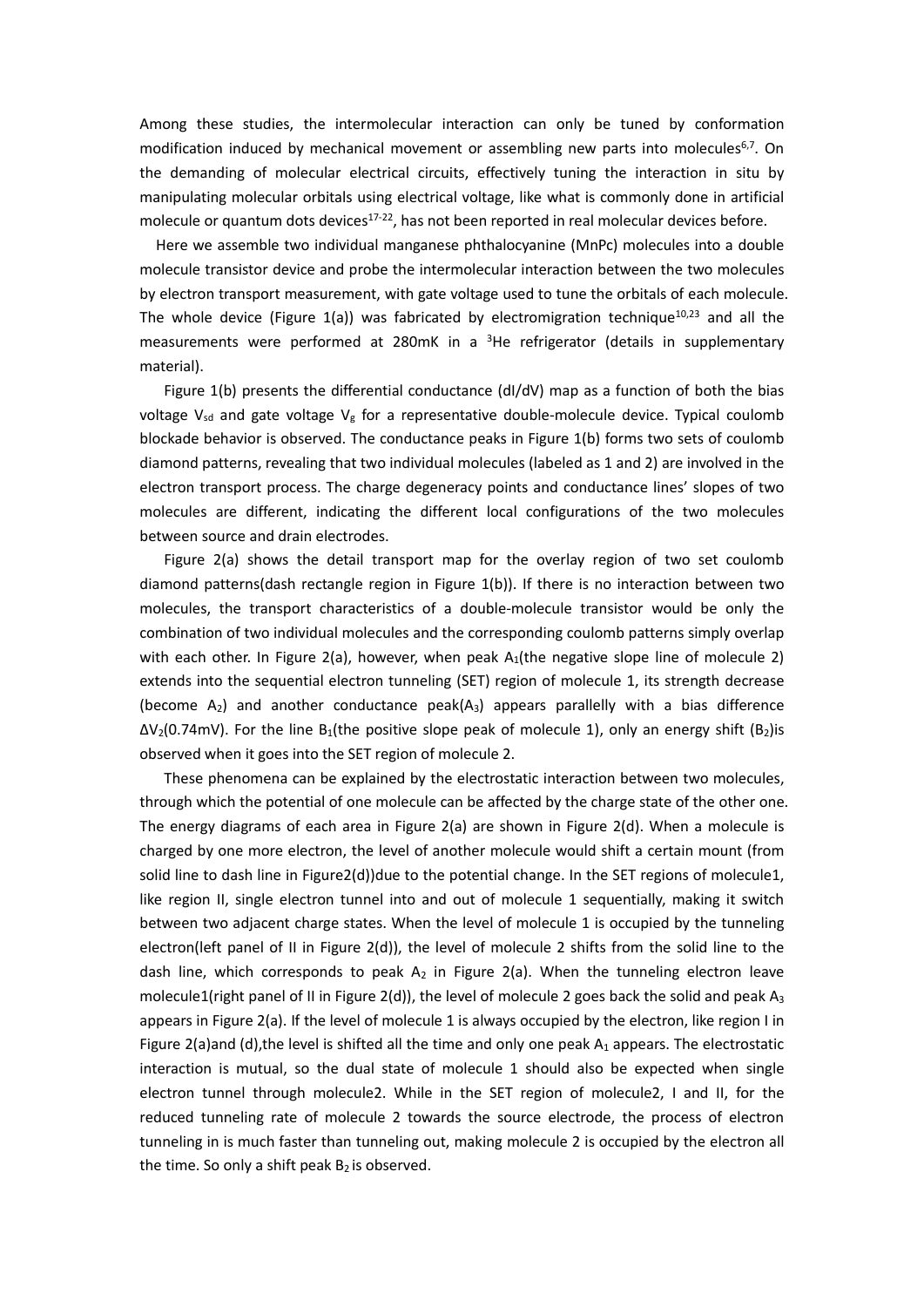The electrostatic interaction also makes it possible to gain deeper insight into the dynamics of electron tunneling through single molecule. In the device shown in Figure2(a) , the coexisting of  $A<sub>2</sub>$  and  $A<sub>3</sub>$  in a transport diagram, which has not been shown in previous studies, provides the direct evidence to the picture of single electron sequential tunneling through a molecule when its chemical potential lies within the bias window of electrodes. The strengths of conductance peaks at the edge coulomb diamonds are proportional to the total tunneling rates of the level. The comparison of peak heights of  $A_1, A_2$  and  $A_3$  are shown in Figure 2(b) and the height of  $A_1$  is almost the sum of the other two, indicating the total electron tunneling rate of molecule 2 keeps unchanged and doesn't depend on the charge state of molecule 1. The relative strengths of  $A_2$ and  $A_3$  are also indications of the average time of tunneling electron on( $T_{on}$ ) and off( $T_{off}$ ) molecule 1. From the strength of two peaks, we can deduce the ratio  $T_{on}/T_{off}=0.34$ , revealing that the electron tunnels out slightly faster than tunnels in. The total tunneling time  $T_{total} = T_{on} + T_{off}$ ) can be deduced by T<sub>total</sub>=|e|/I, where I is the tunneling current of molecule 1, and I≈16.4pA in region II. Then we can estimate the average electron residence time  $T_{on} \approx 2.5$ ns and unoccupied time  $T_{off}$ ≈7.3ns.

Further quantitative discussion about these observations can be performed based on a capacity coupled parallel double quantum dot model<sup>24</sup>, as sketched in Figure 2(c), where single molecule working as a quantum dot,. Here, the electrostatic interaction is described by a capacitance coupling, and the chemical potentials of two molecules mutually depend on each other by the intermolecular capacitance  $C_{12}$ . From the voltage shift of the conductance peaks caused by charge fluctuation, we can make an estimation<sup>20</sup> of C<sub>12</sub> and C<sub>12</sub>/C<sub>2</sub>~10<sup>-4</sup>(C<sub>2</sub> is the total capacitance of molecule 2, details about the estimation are in supplementary material). The mutual capacitance is rather small compare to other capacitances in this molecular system.

So far, although orbital levels of the two molecules are turned respect to each other, only capacitance coupling between two molecules is observed. Electron exchange between molecules is not shown and tunneling coupling is not established. We realized this in the same device by changing local charging environment using thermal treatment (see supplementary material).

Figure 3(a) present the transport map for the same device in Figure2 after few times of thermal treatment. Molecule 1 and 2 can still be identified for the slopes of all the conductance lines are unchanged, while the charge degenerate points of both the molecules shift by a small amount. The unchanged slopes indicate the relative positions of molecule 1 and 2 with electrodes keeping the same. And the shifts of charge degenerate points probably due to the changing of local charging environment. The electrostatic interaction of two molecules is also reserved, as shown in the overlay regions at negative bias side, marked by the black dash ellipse in Figure 3(a). The shift of molecule 2's conductance peak (with negative slope) caused by the electron charging of molecule 1 is almost the same amount as that before thermal treatment (here  $\Delta V_2$ =0.76mV), revealing that the mutual capacitance  $C_{12}$  keep the same as well.

Detail measurement of the overlay region at positive bias side of Figure 3(a)(marked by dash rectangular) is shown in Figure 3(b). A pronounced avoid crossing is observed close the intersection point of the conductance peaks with positive slope from two molecules. This can be explained by the hybridization between two orbitals from different molecules when they both are tuned to be aligned with the Fermi level of source electrode, being degenerate. As sketched in Figure 3(c), two molecular levels from two molecules (with energy  $E_1$  and  $E_2$  respectively) hybridize with each other forming bonding( $E<sub>b</sub>$ ) and anti-bonding( $E<sub>a</sub>$ ) states and leaving an energy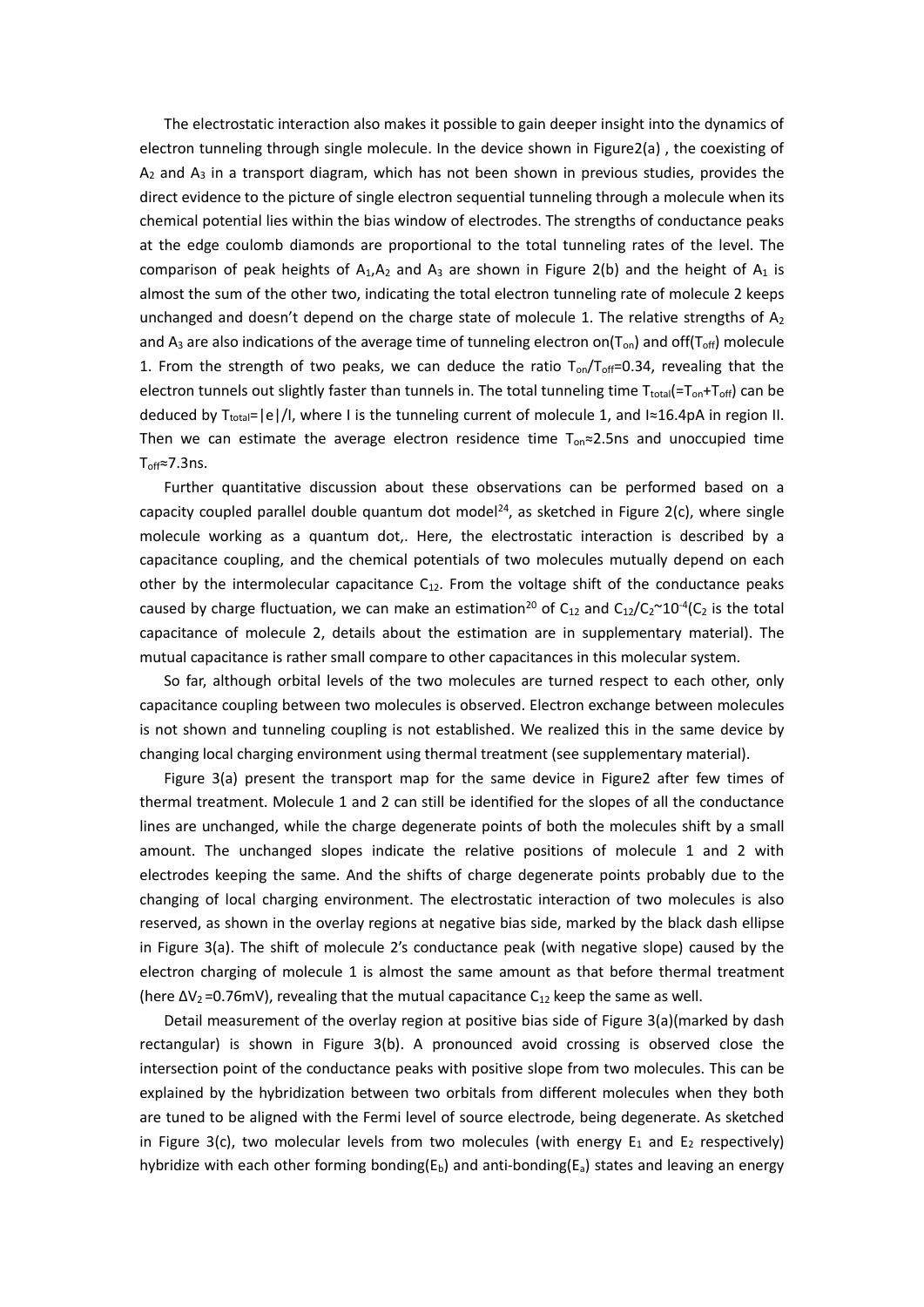gap. The hybridized molecule orbitals extend to the entire double molecule system, forming many-body quantum states. The hybridization here is under non-equilibrium condition with single electrons tunneling sequentially, which is essentially different from the most studied equilibrium hybridization in other double quantum dot system<sup>21,25</sup>. Upon degenerate, the electron can be exchanged not only with electrodes but also between molecules, making the tunneling electrons are no longer localized in a specific molecule but shared by two molecules.

The hybridization of two levels can be well described by quantum mechanical methods. If the hybridization strength is t, the energy of hybridized bonding state( $E<sub>b</sub>$ ) and anti-bonding state( $E<sub>a</sub>$ ) can be deduced by introducing interaction into the Hamiltonian of two-level quantum system<sup>26,27</sup>and expressed in terms of the original eigenvalues,  $E_1$  and  $E_2$ , as follows:

$$
E_b = \frac{1}{2} (E_1 + E_2) - \sqrt{\frac{1}{4} (E_1 - E_2)^2 + |t|^2},
$$
  
\n
$$
E_a = \frac{1}{2} (E_1 + E_2) + \sqrt{\frac{1}{4} (E_1 - E_2)^2 + |t|^2}.
$$
\n(1)

The plot of energy of hybridized orbitals,  $E_a$  and  $E_b$ , which are converted from the positions of the anti-crossing conductance peaks in Figure 3(b), is shown in Figure 3(d). We use formula (1) to fit the peak position in Figure 3(d) and get t=0.083meV. The energy shift induced by single electron charging is observed again here .The dash line in Figure 3(d) indicates the energy of  $E_b$  if there's no electrostatic interaction. The value of t is comparable with previous results in carbon nanotube bundles although the intermolecular capacitance here is much smaller<sup>18,20</sup>. This is valid as the size of single molecule is much smaller than nanotube quantum dot.

 Precisely determining the configuration of the coupled molecules in the device is impossible as the ill-defined interface of electrodes created by electromigration. Form the DFT calculation, we suppose two molecule are coupled together in a partially face-to-face stacking configuration(like in Figure 1(a), details in supplementary materials). The calculated energy splitting due to hybridize and charge density difference of one particular configuration are shown in Figure 3d, whose characteristics should qualitatively apply to all the possible configurations. The charge density difference diagram shows the redistribution of electrons among two molecules upon degeneracy, confirming nonlocal molecular orbitals. The deduced distance from hybridized level splitting is also valid in our device geometry.

In the discussion above, no special molecular orbital structures are needed, so the hybridization and electrostatic interaction interactions should present in any kinds of molecules, as long as the intermolecular coupling is strong enough. Both the two interactions are observed in the first order electron tunneling process, so they can be directly used to control the charge transport of molecular circuit. Taking advantage of electrostatic interaction, single molecule can be used as charge sensor to detect the charge variation of another molecule, or as a gate to tune the potential of another molecule(like position IV and V in Figure 2(a)). In real molecular circuit future, using single atom<sup>3</sup> or single molecule as sensor or gate must be more flexible and effective. The hybridization provides a new mechanism to control change transfer between non covalent molecules in circuit. Tuning two levels on and off degeneracy is essentially altering the tunneling electron between local and non-local states, which can be used in molecular circuit to control direction of charge transfer or switch the circuit between on and off by adjusting the overlap of molecular orbitals using gate potential.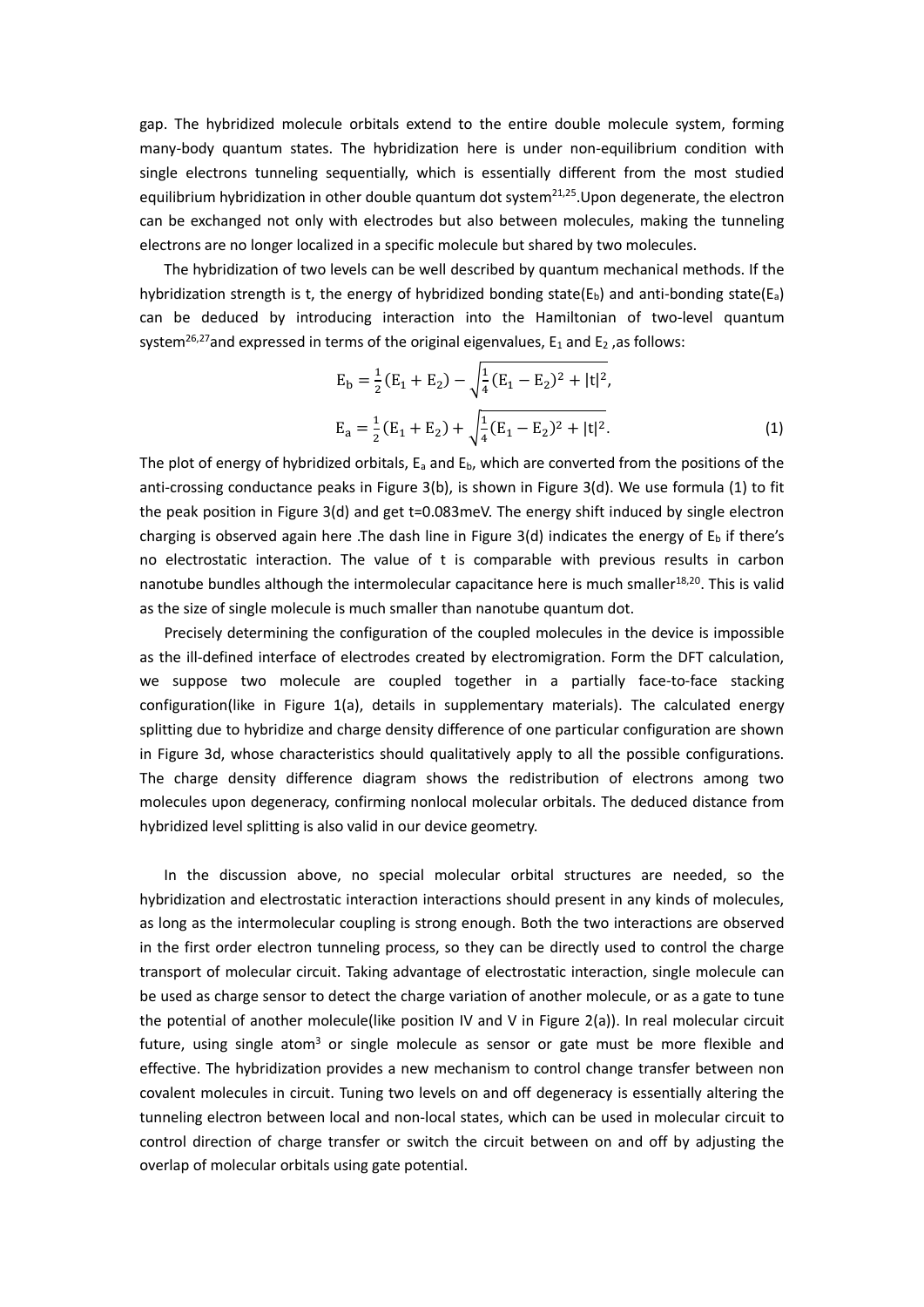Molecules couple with each other in various ways, so molecular specific interactions, like dipole-dipole and exchange interaction would be expected by choosing the proper molecules. The capability of detecting and tuning the molecular interactions at single molecule level will help to gain deeper inside into the fundamental physical or chemical process at molecular scale and accelerate the pace towards real molecular circuit.

## **References**

- 1 Wu, S., Gonzalez, M. T., Huber, R., Grunder, S., Mayor, M., Schonenberger, C. & Calame, M. Molecular junctions based on aromatic coupling. *Nat Nanotechnol* **3**, 569-574 (2008).
- 2 Guedon, C. M., Valkenier, H., Markussen, T., Thygesen, K. S., Hummelen, J. C. & van der Molen, S. J. Observation of quantum interference in molecular charge transport. *Nat Nanotechnol* **7**, 305-309 (2012).
- 3 Martínez-Blanco, J., Nacci, C., Erwin, S. C., Kanisawa, K., Locane, E., Thomas, M., von Oppen, F., Brouwer, P. W. & Fölsch, S. Gating a single-molecule transistor with individual atoms. *Nat. Phys.* **11**, 640-644 (2015).
- 4 Frisenda, R., Janssen, V. A., Grozema, F. C., van der Zant, H. S. & Renaud, N. Mechanically controlled quantum interference in individual pi-stacked dimers. *Nat Chem* **8**, 1099-1104 (2016).
- 5 Zhang, Y., Luo, Y., Zhang, Y., Yu, Y. J., Kuang, Y. M., Zhang, L., Meng, Q. S., Luo, Y., Yang, J. L., Dong, Z. C. & Hou, J. G. Visualizing coherent intermolecular dipole-dipole coupling in real space. *Nature* **531**, 623-627 (2016).
- 6 Chen, H. & Fraser Stoddart, J. From molecular to supramolecular electronics. *Nature Reviews Materials* **6**, 804-828 (2021).
- 7 Tang, J. H., Li, Y., Wu, Q., Wang, Z., Hou, S., Tang, K., Sun, Y., Wang, H., Wang, H., Lu, C., Wang, X., Li, X., Wang, D., Yao, J., Lambert, C. J., Tao, N., Zhong, Y. W. & Stang, P. J. Single-molecule level control of host-guest interactions in metallocycle-C60 complexes. *Nature communications* **10**, 4599 (2019).
- 8 Chen, X., Fu, Y.-S., Ji, S.-H., Zhang, T., Cheng, P., Ma, X.-C., Zou, X.-L., Duan, W.-H., Jia, J.-F. & Xue, Q.-K. Probing Superexchange Interaction in Molecular Magnets by Spin-Flip Spectroscopy and Microscopy. *Phys. Rev. Lett.* **101**, 197208 (2008).
- 9 Roch, N., Florens, S., Bouchiat, V., Wernsdorfer, W. & Balestro, F. Quantum phase transition in a single-molecule quantum dot. *Nature* **453**, 633-637 (2008).
- 10 Guo, X., Zhu, Q., Zhou, L., Yu, W., Lu, W. & Liang, W. Evolution and universality of two-stage Kondo effect in single manganese phthalocyanine molecule transistors. *Nature communications* **12**, 1566 (2021).
- 11 Gehring, P., Sowa, J. K., Hsu, C., de Bruijckere, J., van der Star, M., Le Roy, J. J., Bogani, L., Gauger, E. M. & van der Zant, H. S. J. Complete mapping of the thermoelectric properties of a single molecule. *Nat. Nanotechnol.* **16**, 426 (2021).
- 12 Jia, C. C., Migliore, A., Xin, N., Huang, S. Y., Wang, J. Y., Yang, Q., Wang, S. P., Chen, H. L., Wang, D. M., Feng, B. Y., Liu, Z. R., Zhang, G. Y., Qu, D. H., Tian, H., Ratner, M. A., Xu, H. Q., Nitzan, A. & Guo, X. F. Covalently bonded single-molecule junctions with stable and reversible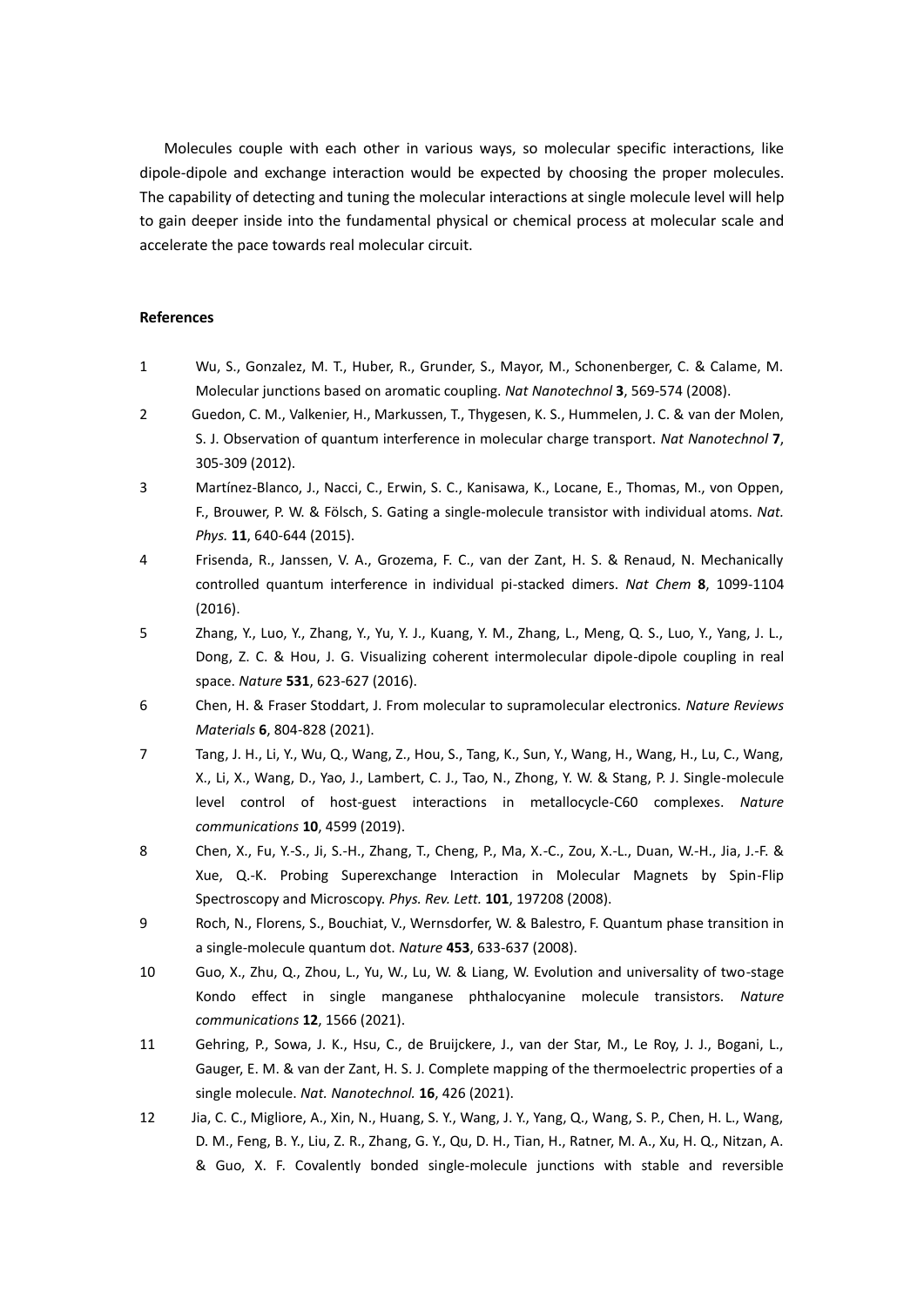photoswitched conductivity. *Science* **352**, 1443-1445 (2016).

- 13 Schmaus, S., Bagrets, A., Nahas, Y., Yamada, T. K., Bork, A., Bowen, M., Beaurepaire, E., Evers, F. & Wulfhekel, W. Giant magnetoresistance through a single molecule. *Nat Nanotechnol* **6**, 185-189 (2011).
- 14 Urdampilleta, M., Klyatskaya, S., Cleuziou, J. P., Ruben, M. & Wernsdorfer, W. Supramolecular spin valves. *Nature materials* **10**, 502-506 (2011).
- 15 Thiele, S., Balestro, F., Ballou, R., Klyatskaya, S., Ruben, M. & Wernsdorfer, W. Electrically driven nuclear spin resonance in single-molecule magnets. *Science* **344**, 1135-1138 (2014).
- 16 Biard, H., Moreno-Pineda, E., Ruben, M., Bonet, E., Wernsdorfer, W. & Balestro, F. Increasing the Hilbert space dimension using a single coupled molecular spin. *Nature communications* **12** (2021).
- 17 Holleitner, A. W., Blick, R. H., Hüttel, A. K., Eberl, K. & Kotthaus, J. P. Probing and Controlling the Bonds of an Artificial Molecule. *Science* **297**, 70-72 (2002).
- 18 Goß, K., Smerat, S., Leijnse, M., Wegewijs, M. R., Schneider, C. M. & Meyer, C. Spin-dependent electronic hybridization in a rope of carbon nanotubes. *Phys. Rev. B* **83**, 201403 (2011).
- 19 Goß, K., Leijnse, M., Smerat, S., Wegewijs, M. R., Schneider, C. M. & Meyer, C. Parallel carbon nanotube quantum dots and their interactions. *Phys. Rev. B* **87**, 035424 (2013).
- 20 Abulizi, G., Baumgartner, A. & Schönenberger, C. Full characterization of a carbon nanotube parallel double quantum dot. *physica status solidi (b)* **253**, 2428-2432 (2016).
- 21 Nilsson, M., Bostrom, F. V., Lehmann, S., Dick, K. A., Leijnse, M. & Thelander, C. Tuning the Two-Electron Hybridization and Spin States in Parallel-Coupled InAs Quantum Dots. *Phys. Rev. Lett.* **121**, 156802 (2018).
- 22 Hatano, T., Stopa, M. & Tarucha, S. Single-Electron Delocalization in Hybrid Vertical-Lateral Double Quantum Dots. *Science* **309**, 268-271 (2005).
- 23 Liang, W. J., Shores, M. P., Bockrath, M., Long, J. R. & Park, H. Kondo resonance in a single-molecule transistor. *Nature* **417**, 725-729 (2002).
- 24 Hanson, R., Kouwenhoven, L. P., Petta, J. R., Tarucha, S. & Vandersypen, L. M. K. Spins in few-electron quantum dots. *Reviews of Modern Physics* **79**, 1217-1265 (2007).
- 25 Fu, Z.-Q., Pan, Y., Zhou, J.-J., Bai, K.-K., Ma, D.-L., Zhang, Y., Qiao, J.-B., Jiang, H., Liu, H. & He, L. Relativistic Artificial Molecules Realized by Two Coupled Graphene Quantum Dots. *Nano Lett.* **20**, 6738-6743 (2020).
- 26 Cohen-Tannoudji, C., Diu, B. & Laloë, F. *Quantum mechanics*. (Wiley, 1977).
- 27 van der Wiel, W. G., De Franceschi, S., Elzerman, J. M., Fujisawa, T., Tarucha, S. & Kouwenhoven, L. P. Electron transport through double quantum dots. *Reviews of Modern Physics* **75**, 1-22 (2002).

## **Acknowledgements**

This research is supported by National Basic Research Program of China (2016YFA0200800), Strategic Priority Research Program of Chinese Academy of Sciences (Grant No. XDB30000000), Strategic Priority Research Program of Chinese Academy of Sciences (Grant No. XDB07030100), Sinopec Innovation Scheme (A-527), National Natural Science Foundation of China (No. 12147130), China Postdoctoral Science Foundation (No. 2021M693371).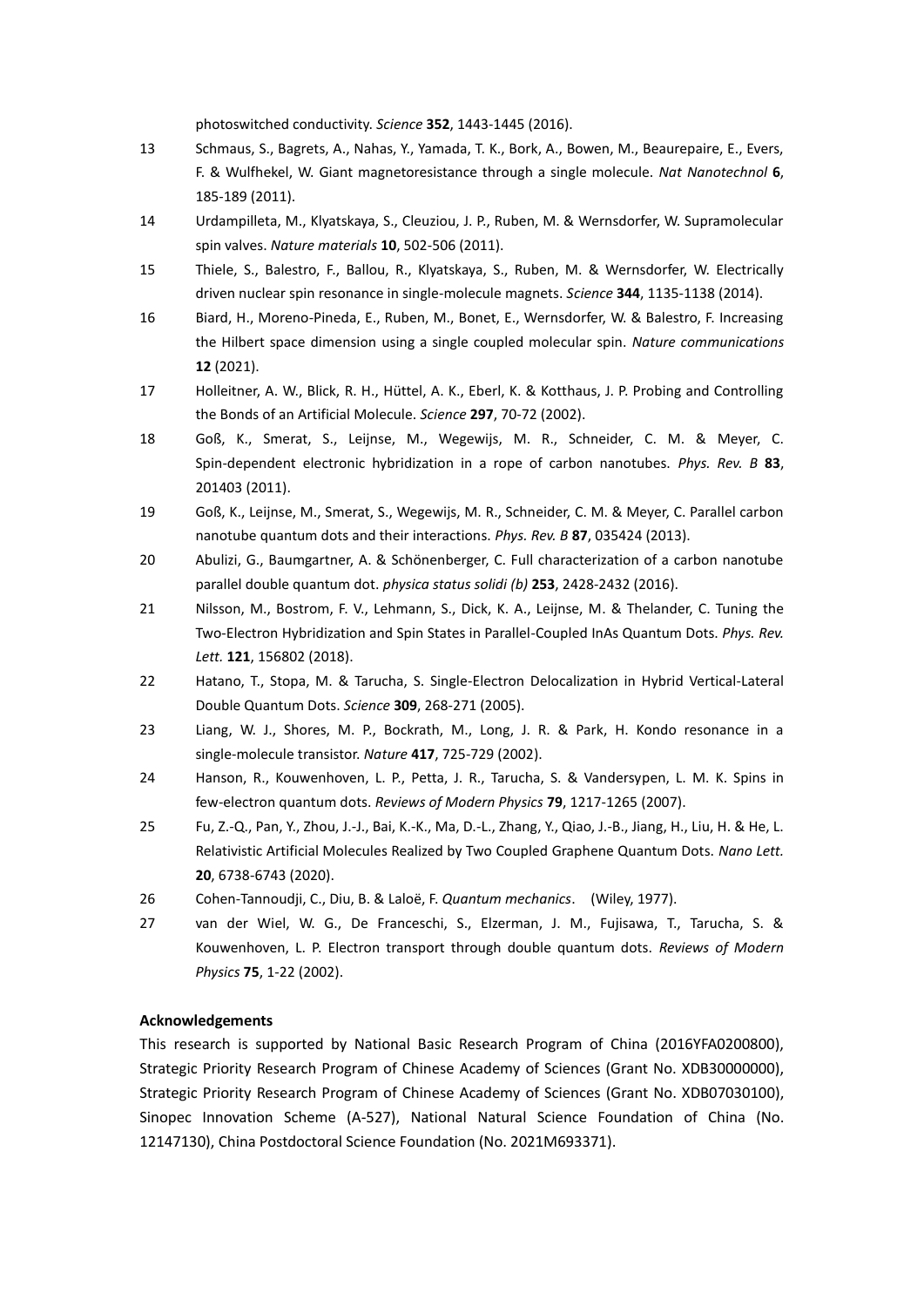

**Figure 1** (a) SEM image of a device after measurement. A gap with a separation about 1-2nm is form in gold nanowire by electromigration on the surface of  $Al_2O_3/Al$  gate electrode. Insert: Structure of single Manganese(II) phthalocyanine molecule (MnPC) and schematic diagram of one possible configuration of the double MnPC molecule transistor device. (b) Color plots of differential conductance (dI/dV) as a function of bias voltage (V<sub>sd</sub>) and gate voltage (V<sub>g</sub>) for a typical double MnPc molecule transistor device at 280 mK. The conductance peaks represent the situation when molecular levels go in and leave the bias window between source and drain electrodes. Two set of coulomb diamond patterns are shown, associated with molecule 1 and molecule 2. The dash rectangle marks the overlay region of two sets Coulomb diamond patterns.



**Figure 2** (a) Detailed measurement for the dashed rectangle region in Figure 1(b). Different regions in the transport map are marked by I,II,III,IV and V, which are associated with different situations of charge transport through the two molecules. II and III (I and II) are the sequential electron tunneling (SET) region of molecule 1(2), in which single electron transport through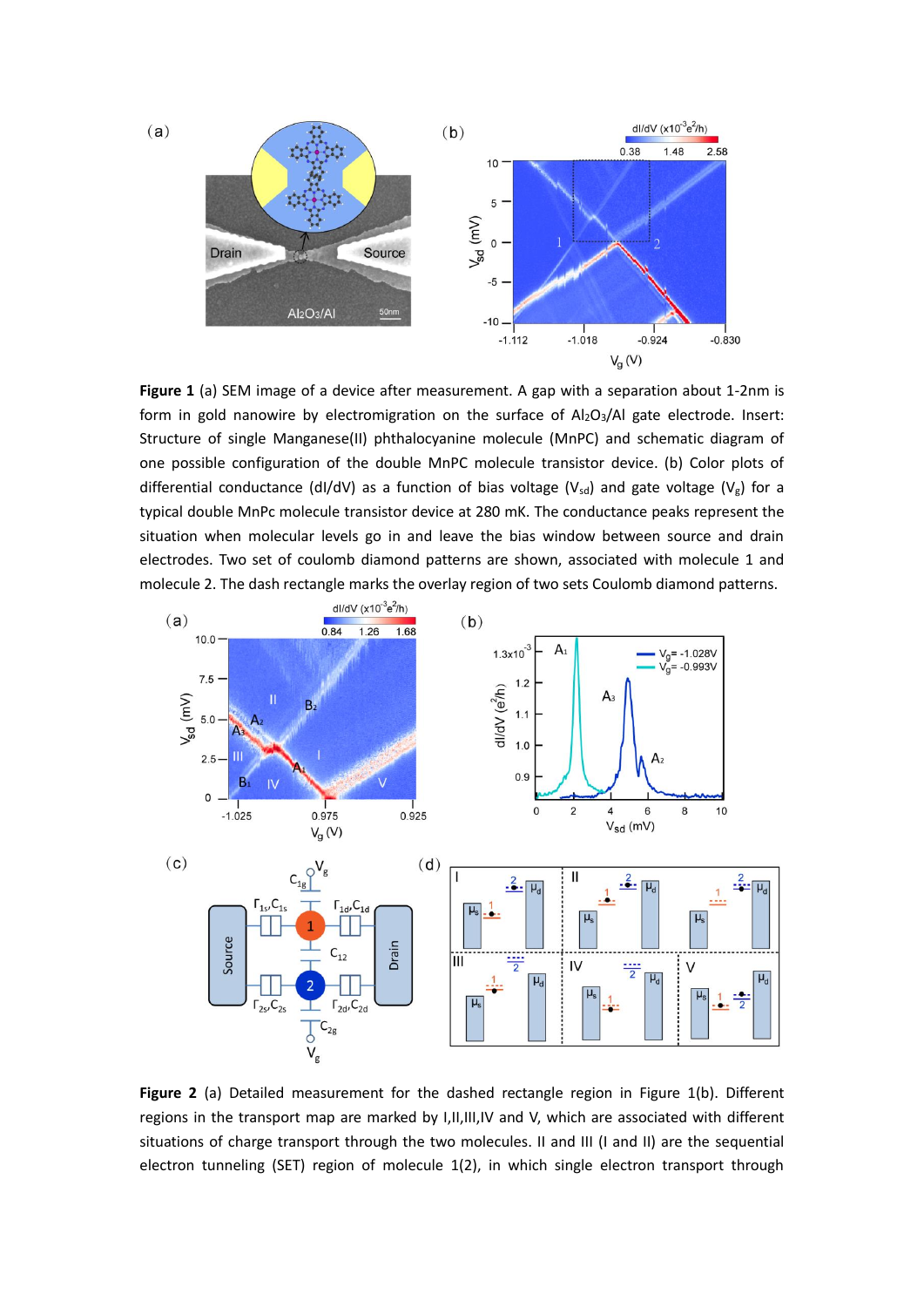molecule  $1(2)$  sequentially. In other regions, molecule  $1(2)$  is blocked.  $A_1, A_2$  and  $A_3$  are conduce peaks of molecule 2 with negative slope.  $B_1$  and  $B_2$  are conduce peaks of molecule 1 with positive slope. (b) Line traces of dI/dV against V<sub>sd</sub> in (a) at two gate voltages, revealing the peak height of  $A_1$   $A_2$  and  $A_3$ . (c) Sketch of the parallel double quantum dot model. Electrons tunnel with rates Γ1(2)s(d) between molecule 1(2) to source(drain) electrode. Molecule 1(2) couples to source drain and gate electrodes by capacitance  $C_{1(2)s}$ ,  $C_{1(2)d}$  and  $C_{1(2)g}$  respectively. The mutual capacitance between two molecules is C<sub>12</sub> (d) The energy diagrams at position I,II,III,IV and V in (a).  $\mu_s$  and  $\mu_D$ are the Fermi level of source and drain electrodes and they are biased by Vsd. When molecule 1(2) is charged by one more electron, the level of molecule 2(1) is shifted from solid line to dash line.



Figure 3 (a) Color plots of differential conductance (dI/dV) as a function of bias voltage (Vsd) and gate voltage ( $V_g$ ) for the identical device in Figure1(b) after few times of thermal annealing. The